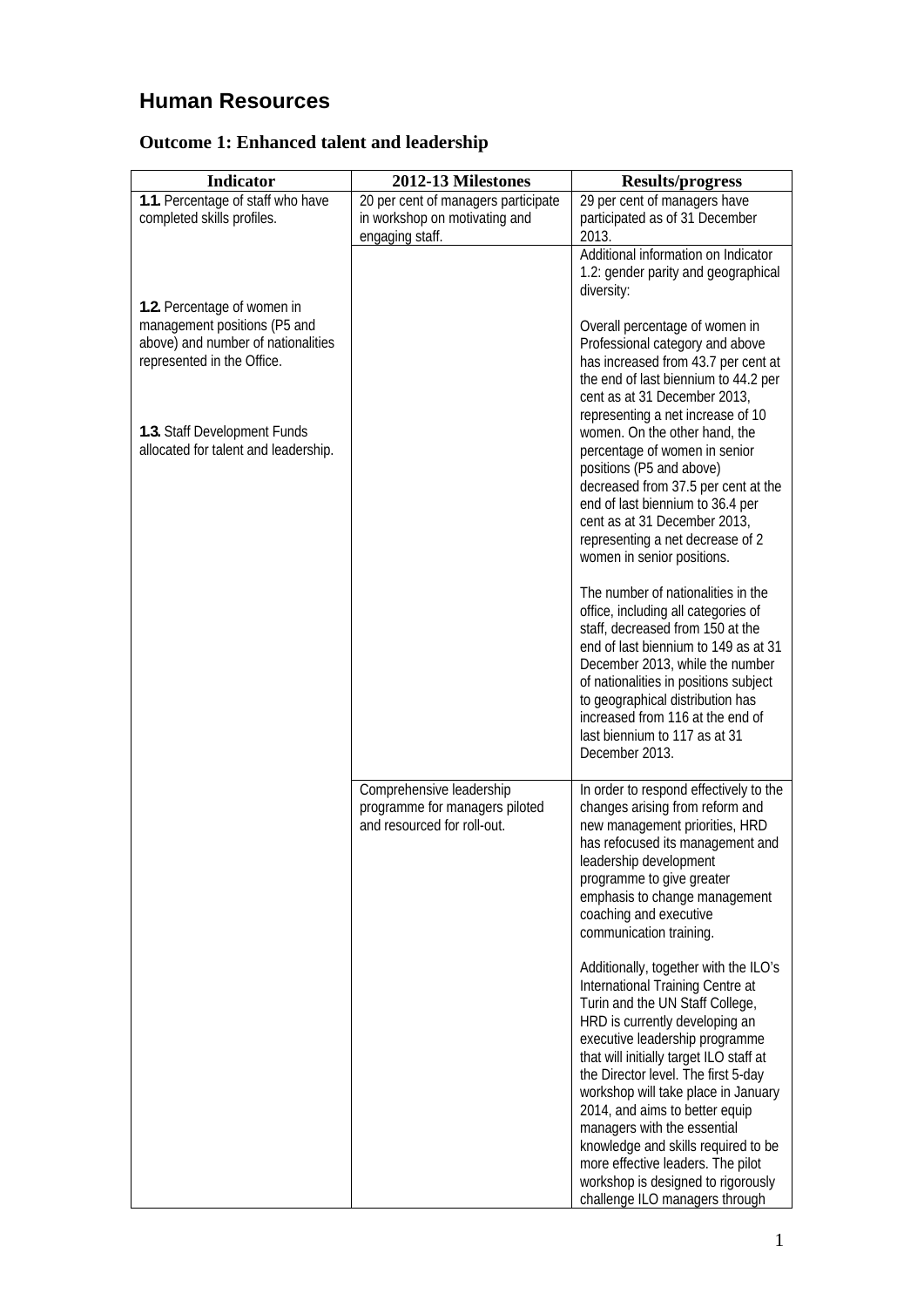|                                                                                                                | exposure to the latest international<br>thinking on strategic leadership and<br>through hands-on individual and<br>group assignments. Follow-up skills<br>development and monitoring of<br>participants' performance is being<br>planned. |
|----------------------------------------------------------------------------------------------------------------|-------------------------------------------------------------------------------------------------------------------------------------------------------------------------------------------------------------------------------------------|
| 33 per cent of D1 managers<br>voluntarily allocate 1-3 days per<br>year to programme.                          | As of 31 December 2013, 39 per<br>cent of D1 managers have<br>voluntarily allocated 1 or more days<br>to leadership development activities<br>over this biennium.                                                                         |
|                                                                                                                | 35 per cent of D1 managers have<br>voluntarily allocated 2 or more days<br>to leadership development activities<br>this biennium.<br>The average number of days per                                                                       |
|                                                                                                                | D1 manager is 1.9.                                                                                                                                                                                                                        |
| Training and development needs<br>systematically addressed through<br>the performance management<br>framework. | By October 2012, reports assessing<br>training and development needs<br>were made available to Sectors and<br>Regions based on 2012-13<br>Beginning of Cycle (BoC) forms.                                                                 |

### **Outcome 2: Improved work quality and responsiveness through increased accountability**

| <b>Indicator</b>                                                                                                                                                           | 2012-13 milestones                                                                        | <b>Results/progress</b>                                                                                                                                                                                                                                                                                                                                                                                                                                                                                                 |
|----------------------------------------------------------------------------------------------------------------------------------------------------------------------------|-------------------------------------------------------------------------------------------|-------------------------------------------------------------------------------------------------------------------------------------------------------------------------------------------------------------------------------------------------------------------------------------------------------------------------------------------------------------------------------------------------------------------------------------------------------------------------------------------------------------------------|
| 2.1. Percentage of staff in key<br>positions undergoing management<br>training in internal governance and<br>operational procedures.                                       | Promulgate new policies on<br>rewards and recognition, as well as<br>on underperformance. | Review of new policies on rewards<br>and recognition pending<br>consultations with the Staff Union.                                                                                                                                                                                                                                                                                                                                                                                                                     |
| 2.2. Percentage of staff whose<br>performance appraisal report is up<br>to date under the new system.<br>2.3. Existence of effective reward<br>and recognition mechanisms. | Internal governance training<br>available to key existing and newly<br>appointed staff-   | The Office continues to work on the<br>development of the Internal<br>Governance and Accountability<br>Programme. The e-learning<br>component of the programme is<br>targeted at all staff at all levels and<br>is mandatory for staff having fixed<br>term and without limit of time<br>contracts. It was launched globally<br>between March and August 2013.<br>As of 31 December 2013, 1240<br>staff members have started the<br>programme and 765 staff members<br>have completed it (24 per cent of all<br>staff). |
|                                                                                                                                                                            |                                                                                           | New workshops aligned to the e-<br>learning programme will be<br>developed in 2014-15. These will<br>support the successful<br>implementation of internal<br>governance and accountability<br>principles. In the meantime, HRD<br>continues to liaise with departments<br>in Headquarters, regional HR<br>Partners, and the Regions to<br>identify and address operational                                                                                                                                              |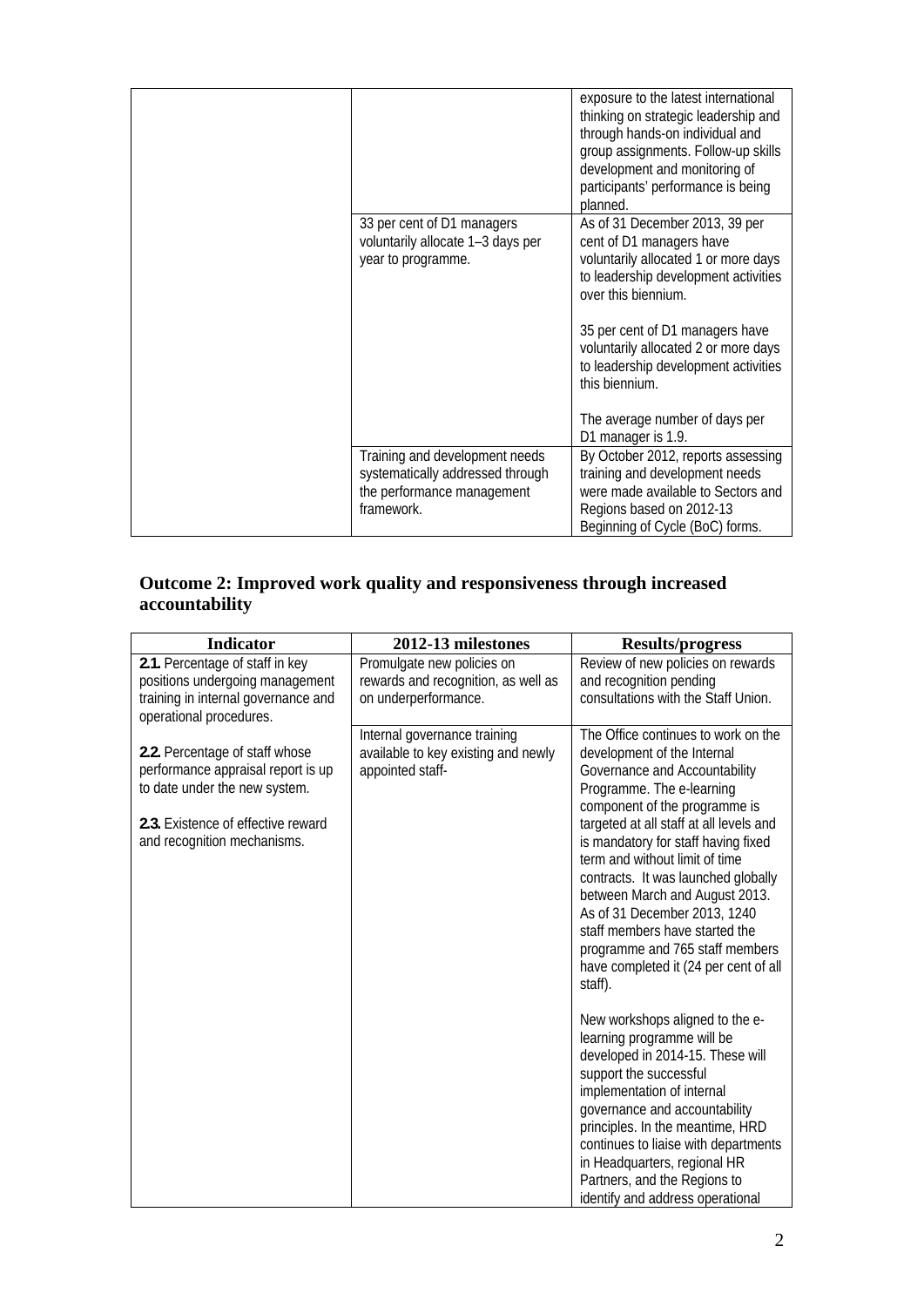|                                                                      | training needs.                                                                                                                                                                                                                                                                                                                                                                                                                                                                                                                                                                                                                                                                     |
|----------------------------------------------------------------------|-------------------------------------------------------------------------------------------------------------------------------------------------------------------------------------------------------------------------------------------------------------------------------------------------------------------------------------------------------------------------------------------------------------------------------------------------------------------------------------------------------------------------------------------------------------------------------------------------------------------------------------------------------------------------------------|
| New orientation courses/activities<br>available to a wider audience. | In 2012-13, four orientation<br>workshops were delivered to 98<br>new officials. In addition to the<br>audience of Professional staff, the<br>target group was further expanded<br>and included General Service Staff,<br>National Officers, Associate<br>Experts, Directors and staff on<br><b>Technical Cooperation projects.</b><br>Changes arising from the reform<br>were integrated into the agenda<br>including a session on the ILO<br>Organizational Structure delivered<br>by representatives from each of the<br>three Portfolios. New sessions on<br>International Labour Standards,<br>Conditions of Work and Equality<br>and The ILO at Work were also<br>introduced. |

#### **Outcome 3: Improved staff effectiveness and efficiency through teamwork and collaboration**

| <b>Indicator</b>                                                                                                            | 2012-13 Milestones                                                                                                                                                                        | <b>Results/progress</b>                                                                                                                                                                                                                                                                                 |
|-----------------------------------------------------------------------------------------------------------------------------|-------------------------------------------------------------------------------------------------------------------------------------------------------------------------------------------|---------------------------------------------------------------------------------------------------------------------------------------------------------------------------------------------------------------------------------------------------------------------------------------------------------|
| 3.1. Number of officials participating<br>in team building and collaboration<br>training.                                   | Launch training on leading and<br>developing effective teams.                                                                                                                             | In 2012 a new workshop "Creating<br>Results Through People: Building<br>Effective Teams" (CRTP II) was<br>designed and piloted. The objective<br>of the workshop is to equip<br>participants with practical tools on<br>how to build effective teams, foster                                            |
| 3.2. Number of ILO detachments<br>within the UN system, with<br>constituents' organizations, and<br>other outside entities. |                                                                                                                                                                                           | collaboration within teams and<br>manage them in order to create<br>results. It was delivered twice in<br>2012. The Office is currently<br>working on making it available in<br>the field.                                                                                                              |
|                                                                                                                             | At least five staff members each<br>year proactively encouraged and<br>enabled to undertake exchange<br>programmes within and outside the<br>UN system.                                   | During the 2012-13 biennium, 16<br>ILO officials took part in exchanges<br>with other organizations in the UN<br>common system.                                                                                                                                                                         |
|                                                                                                                             | At least four recruitments per year<br>target staff on secondment from UN<br>system agencies or exchange<br>programmes with constituents'<br>organizations and other outside<br>entities. | During the 2012-13 biennium, the<br>ILO recruited 17 staff members<br>through inter-agency mobility within<br>the UN common system. In<br>addition, 35 staff members remain<br>on loan or secondment from<br>member states and constituents.                                                            |
|                                                                                                                             | Assessing collaboration and<br>orientation to learning and<br>knowledge sharing becomes<br>mandatory (in addition to three to<br>five optional competencies).                             | In discussions with the Staff Union,<br>it was agreed that the selection of<br>competencies relevant to the<br>achievement of outputs should be<br>part of the discussion between the<br>official and their manager within the<br>performance appraisal process.<br>Accordingly, it was determined that |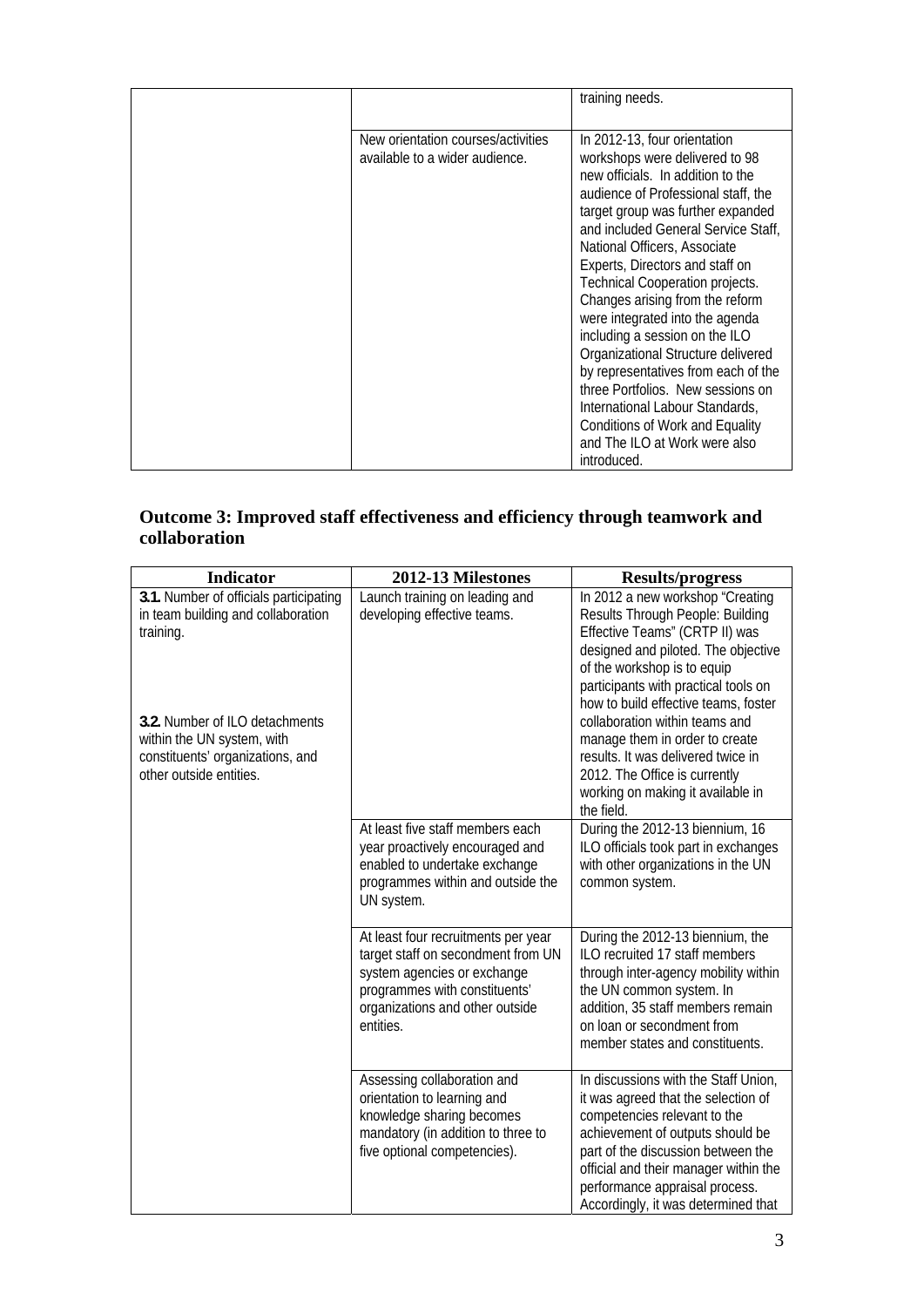| the inclusion of these two<br>competencies would not be                   |
|---------------------------------------------------------------------------|
| enforced. However, the analysis of<br>Beginning of Cycle (BoC) reports    |
| received by HRD before 1 October                                          |
| 2012 indicated that 62 per cent of<br>these reports include Collaboration |
| and 47 per cent include Orientation<br>to Learning and Knowledge          |
| Sharing.                                                                  |

#### **Outcome 4: Increased staff satisfaction and performance through enabling working environment**

| <b>Indicator</b>                     | 2012-13 Milestones                   | <b>Results/progress</b>                                                                                                                                                                                                                                                                                                                                                                                                                                                                                                                                                                                                                                        |
|--------------------------------------|--------------------------------------|----------------------------------------------------------------------------------------------------------------------------------------------------------------------------------------------------------------------------------------------------------------------------------------------------------------------------------------------------------------------------------------------------------------------------------------------------------------------------------------------------------------------------------------------------------------------------------------------------------------------------------------------------------------|
| 4.1. MOSS compliance for all         | Performance skills-building training | Performance skills are being                                                                                                                                                                                                                                                                                                                                                                                                                                                                                                                                                                                                                                   |
| locations.                           | workshops carried out including      | developed through coaching for                                                                                                                                                                                                                                                                                                                                                                                                                                                                                                                                                                                                                                 |
|                                      | through e-learning.                  | staff and managers, individually                                                                                                                                                                                                                                                                                                                                                                                                                                                                                                                                                                                                                               |
|                                      |                                      | tailored workshops organised for                                                                                                                                                                                                                                                                                                                                                                                                                                                                                                                                                                                                                               |
|                                      |                                      | specific units and a pilot 360 degree                                                                                                                                                                                                                                                                                                                                                                                                                                                                                                                                                                                                                          |
|                                      |                                      | evaluation programme offered to                                                                                                                                                                                                                                                                                                                                                                                                                                                                                                                                                                                                                                |
|                                      |                                      | teams. In addition to the                                                                                                                                                                                                                                                                                                                                                                                                                                                                                                                                                                                                                                      |
| 4.2. Proportion of work-related      |                                      | Performance Management e-<br>learning available office-wide, 200                                                                                                                                                                                                                                                                                                                                                                                                                                                                                                                                                                                               |
| issues solved through informal       |                                      | staff members have received PM                                                                                                                                                                                                                                                                                                                                                                                                                                                                                                                                                                                                                                 |
| mechanisms.                          |                                      | support through coaching,                                                                                                                                                                                                                                                                                                                                                                                                                                                                                                                                                                                                                                      |
|                                      |                                      | workshops and/or briefings since                                                                                                                                                                                                                                                                                                                                                                                                                                                                                                                                                                                                                               |
|                                      |                                      | January 2012. Through the ILO's                                                                                                                                                                                                                                                                                                                                                                                                                                                                                                                                                                                                                                |
|                                      |                                      | Pool of Service Providers, work                                                                                                                                                                                                                                                                                                                                                                                                                                                                                                                                                                                                                                |
|                                      |                                      | units have a simplified mechanism                                                                                                                                                                                                                                                                                                                                                                                                                                                                                                                                                                                                                              |
|                                      |                                      | for engaging high quality,                                                                                                                                                                                                                                                                                                                                                                                                                                                                                                                                                                                                                                     |
| 4.3. Level of satisfaction of staff. |                                      | customized facilitation and                                                                                                                                                                                                                                                                                                                                                                                                                                                                                                                                                                                                                                    |
|                                      |                                      | management coaching services                                                                                                                                                                                                                                                                                                                                                                                                                                                                                                                                                                                                                                   |
|                                      |                                      | aimed at improving organizational                                                                                                                                                                                                                                                                                                                                                                                                                                                                                                                                                                                                                              |
|                                      |                                      | and individual performance.                                                                                                                                                                                                                                                                                                                                                                                                                                                                                                                                                                                                                                    |
|                                      |                                      |                                                                                                                                                                                                                                                                                                                                                                                                                                                                                                                                                                                                                                                                |
|                                      |                                      |                                                                                                                                                                                                                                                                                                                                                                                                                                                                                                                                                                                                                                                                |
|                                      |                                      |                                                                                                                                                                                                                                                                                                                                                                                                                                                                                                                                                                                                                                                                |
|                                      |                                      |                                                                                                                                                                                                                                                                                                                                                                                                                                                                                                                                                                                                                                                                |
|                                      |                                      |                                                                                                                                                                                                                                                                                                                                                                                                                                                                                                                                                                                                                                                                |
|                                      |                                      | In 2012 and 2013, the percentage                                                                                                                                                                                                                                                                                                                                                                                                                                                                                                                                                                                                                               |
|                                      |                                      |                                                                                                                                                                                                                                                                                                                                                                                                                                                                                                                                                                                                                                                                |
|                                      |                                      |                                                                                                                                                                                                                                                                                                                                                                                                                                                                                                                                                                                                                                                                |
|                                      |                                      |                                                                                                                                                                                                                                                                                                                                                                                                                                                                                                                                                                                                                                                                |
|                                      |                                      |                                                                                                                                                                                                                                                                                                                                                                                                                                                                                                                                                                                                                                                                |
|                                      |                                      |                                                                                                                                                                                                                                                                                                                                                                                                                                                                                                                                                                                                                                                                |
|                                      |                                      |                                                                                                                                                                                                                                                                                                                                                                                                                                                                                                                                                                                                                                                                |
|                                      |                                      |                                                                                                                                                                                                                                                                                                                                                                                                                                                                                                                                                                                                                                                                |
|                                      | occupational safety and health       |                                                                                                                                                                                                                                                                                                                                                                                                                                                                                                                                                                                                                                                                |
|                                      | policy.                              | occupational safety and health                                                                                                                                                                                                                                                                                                                                                                                                                                                                                                                                                                                                                                 |
|                                      |                                      | (OSH) management framework for                                                                                                                                                                                                                                                                                                                                                                                                                                                                                                                                                                                                                                 |
|                                      |                                      | all ILO offices. The management                                                                                                                                                                                                                                                                                                                                                                                                                                                                                                                                                                                                                                |
|                                      |                                      | framework includes the                                                                                                                                                                                                                                                                                                                                                                                                                                                                                                                                                                                                                                         |
|                                      |                                      |                                                                                                                                                                                                                                                                                                                                                                                                                                                                                                                                                                                                                                                                |
|                                      |                                      |                                                                                                                                                                                                                                                                                                                                                                                                                                                                                                                                                                                                                                                                |
|                                      |                                      |                                                                                                                                                                                                                                                                                                                                                                                                                                                                                                                                                                                                                                                                |
|                                      |                                      |                                                                                                                                                                                                                                                                                                                                                                                                                                                                                                                                                                                                                                                                |
|                                      |                                      |                                                                                                                                                                                                                                                                                                                                                                                                                                                                                                                                                                                                                                                                |
|                                      | On-going monitoring of               | Additional information on Indicator<br>4.2: the proportion of work-related<br>conflict solved informally remains<br>within a 25% target:<br>of reported work-related issues that<br>were referred to the formal<br>mechanism (the Joint Advisory<br>Appeals Board) was 10.5 %, within<br>the 25% target and below the 2009<br>baseline (20%) and previous<br>biennium indicator (14%).<br>An Office Directive was issued in<br>July 2012 establishing an<br>establishment of a Committee on<br>Occupational Safety and Health<br>(COSH), the appointment of an<br>OSH Coordinator, OSH field<br>mechanisms and representatives<br>and an OSH Technical Team at |